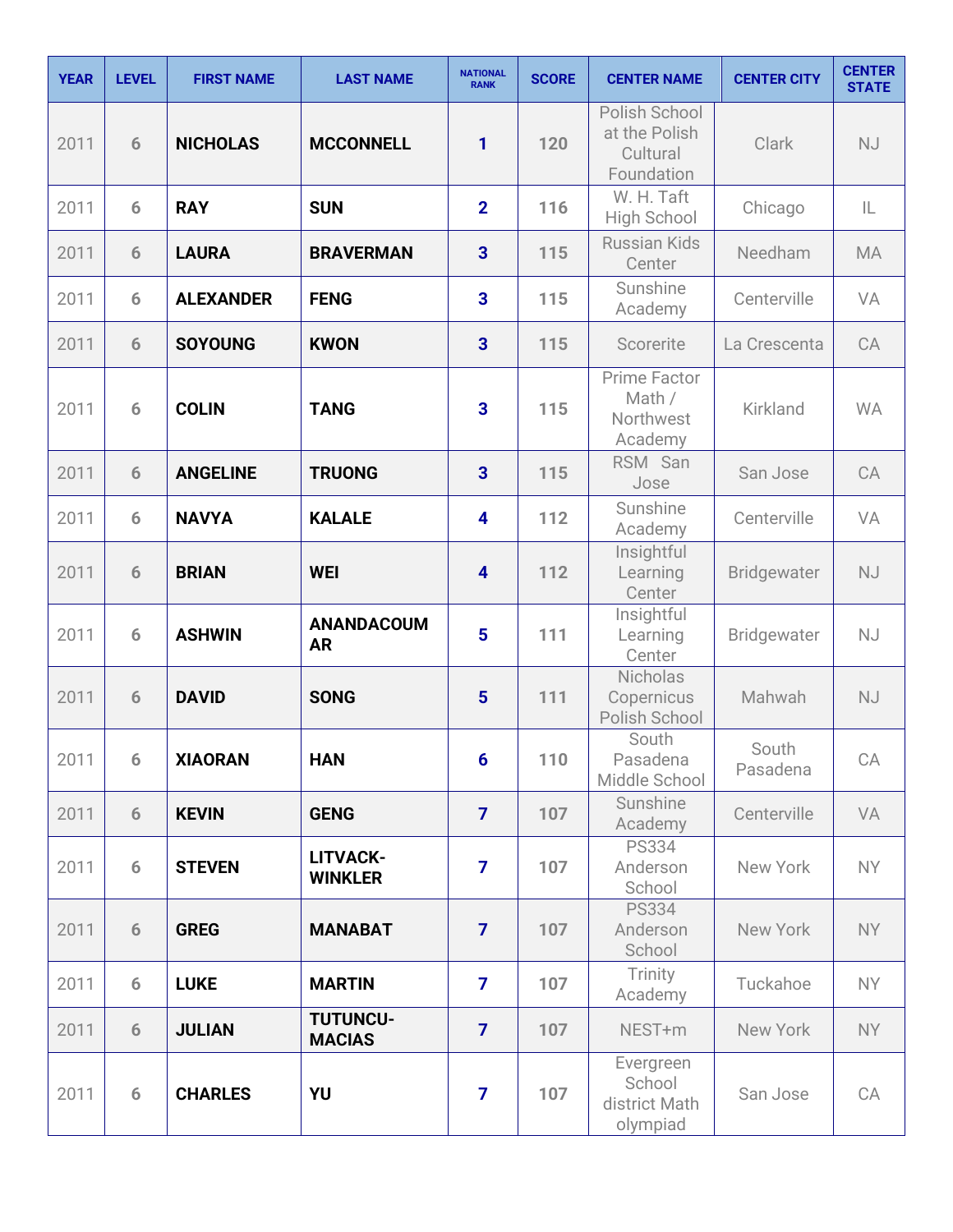| 2011 | 6 | <b>GRACE</b>     | <b>KULL</b>      | 8                | 106 | South<br>Pasadena<br>Middle School                                  | South<br>Pasadena  | CA             |
|------|---|------------------|------------------|------------------|-----|---------------------------------------------------------------------|--------------------|----------------|
| 2011 | 6 | <b>ISHAAN</b>    | <b>GUPTA</b>     | 9                | 105 | Polish School<br>at the Polish<br>Cultural<br>Foundation            | Clark              | <b>NJ</b>      |
| 2011 | 6 | <b>KAREN</b>     | <b>YING</b>      | $\boldsymbol{9}$ | 105 | Science, Math<br>& Art School                                       | Newton             | <b>MA</b>      |
| 2011 | 6 | <b>BRANDON</b>   | <b>GUO</b>       | 10               | 104 | Science, Math<br>& Art School                                       | Newton             | MA             |
| 2011 | 6 | <b>JOHN</b>      | <b>FENG</b>      | 11               | 103 | Sunshine<br>Academy                                                 | Centerville        | VA             |
| 2011 | 6 | <b>MACIEJ</b>    | <b>WLODEK</b>    | 12               | 102 | <b>Stony Brook</b><br>University,<br>Dept. of<br><b>Mathematics</b> | <b>Stony Brook</b> | <b>NY</b>      |
| 2011 | 6 | <b>ABHIROOP</b>  | <b>DEB</b>       | 13               | 101 | <b>RSM - Newton</b><br><b>MA</b>                                    | Newton             | <b>MA</b>      |
| 2011 | 6 | <b>ANSH</b>      | <b>JETLY</b>     | 13               | 101 | <b>MetroWest</b><br>School of<br><b>Mathematics</b>                 | Framingham         | <b>MA</b>      |
| 2011 | 6 | <b>VIJAY</b>     | <b>NAMBI</b>     | 13               | 101 | AZ<br>Scottsdale/<br><b>Unity Math</b>                              | Phoenix            | AZ             |
| 2011 | 6 | <b>ALEX</b>      | <b>SUN</b>       | 14               | 100 | Sunshine<br>Academy                                                 | Centerville        | VA             |
| 2011 | 6 | <b>DHRUV</b>     | <b>RAMANUJAN</b> | 15               | 99  | <b>MetroWest</b><br>School of<br><b>Mathematics</b>                 | Framingham         | <b>MA</b>      |
| 2011 | 6 | <b>STEVEN</b>    | <b>ZHOU</b>      | 15               | 99  | <b>Russian Kids</b><br>Center                                       | Needham            | MA             |
| 2011 | 6 | <b>BRENDAN</b>   | <b>BRZYCKI</b>   | 16               | 98  | California<br><b>State</b><br>University                            | Fullerton          | CA             |
| 2011 | 6 | <b>ALEXANDER</b> | <b>FROLOV</b>    | 16               | 98  | Wizards of<br>the Mind                                              | Springfield        | <b>NJ</b>      |
| 2011 | 6 | <b>GIANNI</b>    | <b>HSIEH</b>     | 16               | 98  | Lisle Public<br>Library                                             | Lisle              | IL.            |
| 2011 | 6 | <b>DANIEL</b>    | <b>HUA</b>       | 16               | 98  | Prime Factor<br>Math /<br>Northwest<br>Academy                      | Kirkland           | <b>WA</b>      |
| 2011 | 6 | <b>BYUNGJUN</b>  | <b>KIM</b>       | 16               | 98  | Copernicus<br>School                                                | Houston            | <b>TX</b>      |
| 2011 | 6 | <b>CHRIS</b>     | <b>WANG</b>      | 16               | 98  | Goods of the<br>Mind - Dublin                                       | Dublin             | CA             |
| 2011 | 6 | <b>KEVIN</b>     | <b>ABRAHAM</b>   | 17               | 97  | <b>Hamtramck</b><br><b>Public Library</b>                           | Hamtramck          | M <sub>l</sub> |
| 2011 | 6 | <b>NATALIA</b>   | <b>HAJLASZ</b>   | 17               | 97  | Cathedral of<br>Learning,                                           | Pittsburgh         | PA             |